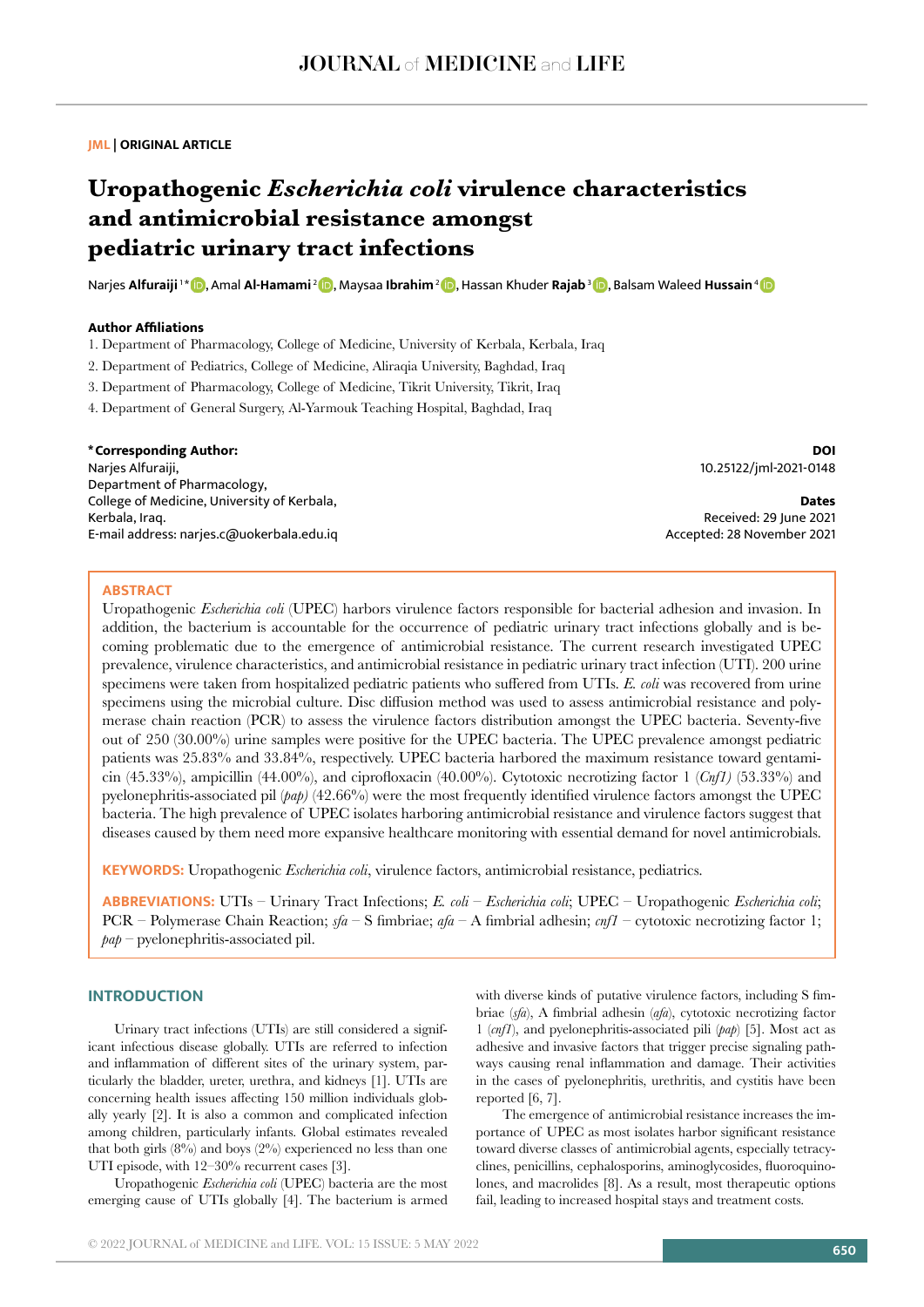Given the high importance of UPEC UTIs among pediatric patients and their uncertain epidemiological aspects, this research was performed to evaluate the prevalence, antimicrobial resistance, and virulence characteristics of UPEC bacteria recovered from pediatric patients suffering from UTIs.

# **MATERIAL AND METHODS**

#### **Urine specimens**

From February to December 2020, 200 urine specimens were taken from pediatric patients (male and female, <3 years old) hospitalized at the Department of Urosurgery, Al-Yarmouk Teaching Hospitals, Baghdad, Iraq. All samples were collected from volunteers and written informed consents were signed by their parents. Pediatrics were hospitalized due to UTIs. Midstream urine was taken through sterile conditions to reduce possible microbial and artifactual contaminations. Urine specimens were taken using sterile glass tubes (10 mL) and immediately transported to the laboratory at 4°C [9].

## **E. coli identification**

According to Bailey and Scott's technique [9], *E. coli* bacteria were isolated from the urine specimens. Briefly, urine specimens were cultured on nutrient agar (NA), MacConkey agar (MCA), sheep blood agar (BA), and eosin-methylene blue (EMB) agar (Merck, Germany) and incubated at 37°C for 24h. Lactose-positive (pink color) colonies in the MCA and green colonies with metallic polish in the EMB agar media were nominated as suspected colonies. *E. coli* isolates were identified by Gram-staining and numerous biochemical tests [9].

#### **Antimicrobial resistance pattern**

Instructions announced by the Clinical and Laboratory Standard Institute (CLSI) were applied [10]. Mueller–Hinton agar (Merck, Germany) was used for *E. coli* culture. Diverse antimicrobial disks, such as cefotaxime (30 μg/disk), ciprofloxacin (5 μg/disk), gentamicin (10 μg/disk), ofloxacin (5 μg/disk), meropenem (10 μg/disk), ampicillin (10 μg/disk), trimethoprim-sulfamethoxazole (25 μg/disk), norfloxacin (10 μg/disk), amikacin (30 μg/disk), and nalidixic acid (30 μg/disk) were placed on media. Microbial media with placed disks were incubated (24 h at 37°C). For this purpose, bacterial concentrations were adjusted to 0.5 McFarland standard [11–13]. *E. coli* ATCC 25922 was applied as a control.

# **DNA extraction and Polymerase Chain Reaction (PCR)**

Tryptic Soy Broth (Merck, Germany) was used for *E. coli* growth before DNA extraction. DNA extraction kit (Thermo Fisher Scientific, Germany) was applied. The NanoDrop (NanoDrop, Thermo Scientific, USA) device was applied to assess extracted DNA quantitatively. The qualitative assessment of extracted DNA was performed using agarose gel electrophoresis (2%).

The most important virulence factors associated with the UPEC bacteria were detected using the PCR. Table 1 reveals the PCR circumstances [14, 15]. Eppendorf Mastercycler (Hamburg, Germany) device was applied for the amplification. PCR products were then electrophoresed (1.5% agarose gel contained ethidium bromide and 120 V/208 mA). Positive (positive DNA samples of each gene) and negative (PCR-grade water (Thermo Fisher Scientific, Germany)) controls were applied to monitor the findings of the PCR.

#### **Data analysis**

Data collected were analyzed using SPSS/22.0. Qualitative data were examined using the chi-square test and Fisher's exact 2-tailed test. A P-value less than 0.05 was determined as a significance level.

# **RESULTS**

## **UPEC prevalence**

Table 2 reveals the UPEC prevalence amongst urine specimens collected from male and female pediatric patients. Seventy-five out of 200 (37.50%) urine samples were positive for the UPEC bacteria. The UPEC prevalence amongst the urine specimens collected from male and female pediatric patients was 34.44% and 40.00%, respectively. Amongst all examined age groups, 6 months to 1-year-old male (48.00%) and female (53.33%) pediatric patients harbored the highest prevalence of UPEC bacteria. There was a significant difference in UPEC prevalence between male and female pediatric patients (P<0.05). Furthermore, a significant difference was obtained in the UPEC prevalence between different age groups in pediatrics (P<0.05).

#### **Antimicrobial resistance**

Table 3 discloses the UPEC antimicrobial resistance toward diverse antimicrobial agents. UPEC bacteria harbored the maximum resistance toward gentamicin (45.33%), ampicillin  $(44.00\%)$ , and ciprofloxacin  $(40.00\%)$ . However, the lowest resistance rates were obtained toward meropenem (4.00%), norfloxacin (22.66%), and nalidixic acid (22.66%). UPEC isolates of female and 2-3-year-old pediatric patients harbored a higher resistance toward antimicrobial agents (P<0.05).

#### **Virulence factors distribution**

Table 4 discloses the UPEC virulence factor profile. *Cnf1* (53.33%) followed by *pap* (42.66%) were the most frequently identified virulence factors amid the UPEC bacteria. In contrast, the lowest distribution was obtained for *sfa* (16.00%) and *afa* (13.33%), respectively. UPEC isolates of female pediatric patients harbored higher virulence factors distribution (P<0.05).

# **DISCUSSION**

About 8% of 1-month to 11 years old children have experienced a UTI. Additionally, about 30% of pediatric patients experience repeated UTIs throughout the first year of life [16]. Furthermore, it was estimated that about 650 million dollars are paid every year in the United States to treat UTIs [17]. UPEC bacteria are accountable for 90% of pyelonephritis cases, particularly in children [16]. As a result, UPEC bacteria have a high clinical standing in pediatric UTIs.

The present survey revealed that the prevalence of UPEC bacteria in the urine samples of pediatric patients was 37.50%, which was lower than those reported in Nepal (68.40%) [18],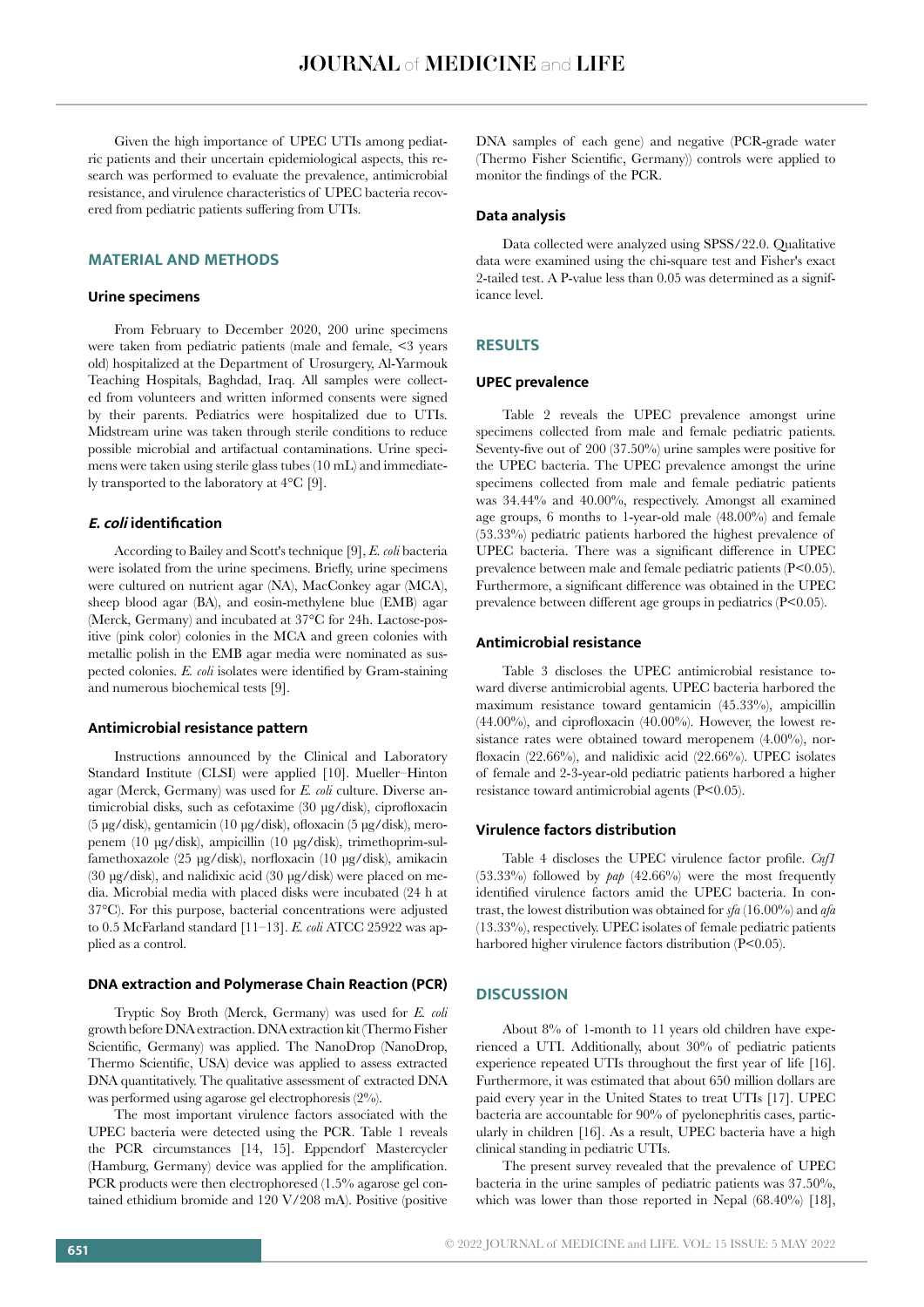# JOURNAL of MEDICINE and LIFE

# **Table 1. PCR procedures used to detect virulence factors [14, 15].**

| <b>Genes</b> | Primers (5'3')                                                               | PCR product (bp) | <b>Thermal cycles</b>                        | Volume (50uL)                                                                       |  |  |
|--------------|------------------------------------------------------------------------------|------------------|----------------------------------------------|-------------------------------------------------------------------------------------|--|--|
| Afa          | F: GCT GGG CAG CAA ACT GAT AAC TCT C<br>R: CAT CAA GCT GTT TGT TCG TCC GCC G | 750              | 1 cycle<br>3 min: 95°C                       | PCR buffer 10X: 5 µL<br>Mgcl <sub>2</sub> : 2 mM<br>dNTP: 200 µM                    |  |  |
| Sfa          | F: CTC CGG AGA ACT GGG TGC ATC TTA C<br>R: CGG AGG AGT AAT TAC AAA CCT GGC A | 410              | 30 cycles<br>60 s: $94^{\circ}$ C            |                                                                                     |  |  |
| Pap          | F: GCA ACA GCA ACG CTG GTT GCA TCA T<br>R: AGA GAG AGC CAC TCT TAT ACG GAC A | 336              | 30 s: $63^{\circ}$ C<br>90 s: $72^{\circ}$ C | Primer F: 0.5 µM<br>Primer R: 0.5 µM<br>Taq DNA polymerase: 1.5 U<br>DNA: $5 \mu L$ |  |  |
| Cnf1         | F: AAG ATG GAG TTT CCT ATG CAG GAG<br>R: TGG AGT TTC CTA TGC AGG AG          | 498              | 1 cycle<br>8 min: 72°C                       |                                                                                     |  |  |

# **Table 2. UPEC distribution amongst examined urine specimens.**

| <b>Urine specimens</b><br>(Age groups) |                 | N. collected<br>specimens | N. specimens positive<br>for UPEC (%) |  |
|----------------------------------------|-----------------|---------------------------|---------------------------------------|--|
| <b>Male</b>                            | 6 months-1 year | 25                        | 12 (48.00)                            |  |
|                                        | 1-2 years       | 35                        | 10(28.57)                             |  |
|                                        | 2-3 years       | 30                        | 9(30.00)                              |  |
|                                        | <b>Total</b>    | 90                        | 31 (34.44)                            |  |
|                                        | 6 months-1 year | 30                        | 16(53.33)                             |  |
|                                        | 1-2 years       | 35                        | 14 (40.00)                            |  |
| Female                                 | 2-3 years       | 45                        | 14(31.11)                             |  |
|                                        | <b>Total</b>    | 110                       | 44 (40.00)                            |  |
| <b>Total</b>                           |                 | 200                       | 75 (37.50)                            |  |

# **Table 3. UPEC resistance pattern toward antimicrobial agents.**

| <b>Specimens</b><br>(N. UPEC isolates) |                      | N. isolates harbored resistance toward<br>each antimicrobial (%) |                           |                        |                           |                          |                           |                           |                                    |                           |                           |
|----------------------------------------|----------------------|------------------------------------------------------------------|---------------------------|------------------------|---------------------------|--------------------------|---------------------------|---------------------------|------------------------------------|---------------------------|---------------------------|
|                                        |                      | Cef                                                              | Cip                       | Gen                    | Ofl                       | <b>Mrp</b>               | <b>Amp</b>                | <b>Trsul</b>              | <b>Nor</b>                         | Amk                       | <b>Nal</b>                |
| Male                                   | 6 months-1 year (12) | 3<br>(25.00)                                                     | $\overline{4}$<br>(33.33) | 5<br>(41.66)           | 3<br>(25.00)              |                          | $\overline{4}$<br>(33.33) | 3<br>(25.00)              | $\overline{3}$<br>(25.00)          | 3<br>(25.00)              | $\overline{2}$<br>(16.66) |
|                                        | 1-2 years (10)       | 3<br>(30.00)                                                     | 3<br>(30)                 | $\overline{4}$<br>(40) | $\overline{2}$<br>(20)    |                          | $\overline{4}$<br>(40)    | $\overline{2}$<br>(20)    | $\overline{2}$<br>(20)             | 3<br>(30)                 | 3<br>(30)                 |
|                                        | $2-3$ years $(9)$    | 5<br>(55.55)                                                     | $\overline{4}$<br>(44.44) | 5<br>(55.55)           | $\overline{2}$<br>(22/22) | 1<br>(11/11)             | 5<br>(55.55)              | $\overline{3}$<br>(33/33) | $\overline{2}$<br>(22/22)          | $\overline{4}$<br>(44.44) | $\overline{2}$<br>(22/22) |
|                                        | <b>Total (31)</b>    | 11<br>(35.48)                                                    | 11<br>(35.48)             | 14<br>(45.16)          | $\overline{7}$<br>(22.58) | $\mathbf{1}$<br>(3.22)   | 13<br>(41.93)             | 8<br>(25.80)              | $\overline{7}$<br>(22.58)          | 11<br>(35.48)             | $\overline{7}$<br>(22.58) |
| Female                                 | 0 months-1 year (16) | $\overline{4}$<br>(25.00)                                        | 5<br>(31.25)              | 6<br>(37.50)           | $\overline{4}$<br>(25.00) |                          | 5<br>(31.25)              | $\overline{4}$<br>(25.00) | $\overline{3}$<br>(18.75)          | 5<br>(31.25)              | $\overline{3}$<br>(18.75) |
|                                        | 1-2 years (14)       | 6<br>(42.85)                                                     | $\overline{7}$<br>(50.00) | 6<br>(42.85)           | $\overline{4}$<br>(28.57) | $\mathbf{1}$<br>(7.14)   | $\overline{7}$<br>(50.00) | 6<br>(42.85)              | $\overline{4}$<br>(28.57)          | 6<br>(42.85)              | $\overline{3}$<br>(21.42) |
|                                        | 2-3 years (14)       | 8<br>(57.14)                                                     | $\overline{7}$<br>(50.00) | 8<br>(57.14)           | $\overline{3}$<br>(21.42) | 1<br>(7.14)              | 8<br>(57.14)              | 5<br>(35.71)              | $\overline{\mathbf{3}}$<br>(21.42) | 6<br>(42.85)              | $\overline{4}$<br>(28.57) |
|                                        | <b>Total (44)</b>    | 18<br>(40.90)                                                    | 19<br>(43.18)             | 20<br>(45.45)          | 11<br>(25.00)             | $\overline{2}$<br>(4.54) | 20<br>(45.45)             | 15<br>(34.09)             | 10 <sup>10</sup><br>(22.72)        | 17<br>(38.63)             | 10<br>(22.72)             |
| <b>Total (75)</b>                      |                      | 29<br>(38.66)                                                    | 30<br>(40.00)             | 34<br>(45.33)          | 18<br>(24.00)             | $\overline{3}$<br>(4.00) | 33<br>(44.00)             | 23<br>(30.66)             | 17<br>(22.66)                      | 28<br>(37.33)             | 17<br>(22.66)             |

Cef – cefotaxime (30 μg/disk); Cip – ciprofloxacin (5 μg/disk); Gen – gentamicin (10 μg/disk); Ofl – ofloxacin (5 μg/disk); Mrp – meropenem (10 μg/disk); Amp – ampicillin (10 μg/disk); Trsu – trimethoprim-sulfamethoxazole (25 μg/disk); Nor – norfloxacin (10 μg/disk); Amk – amikacin (30 μg/disk); Nal – nalidixic acid (30 μg/disk).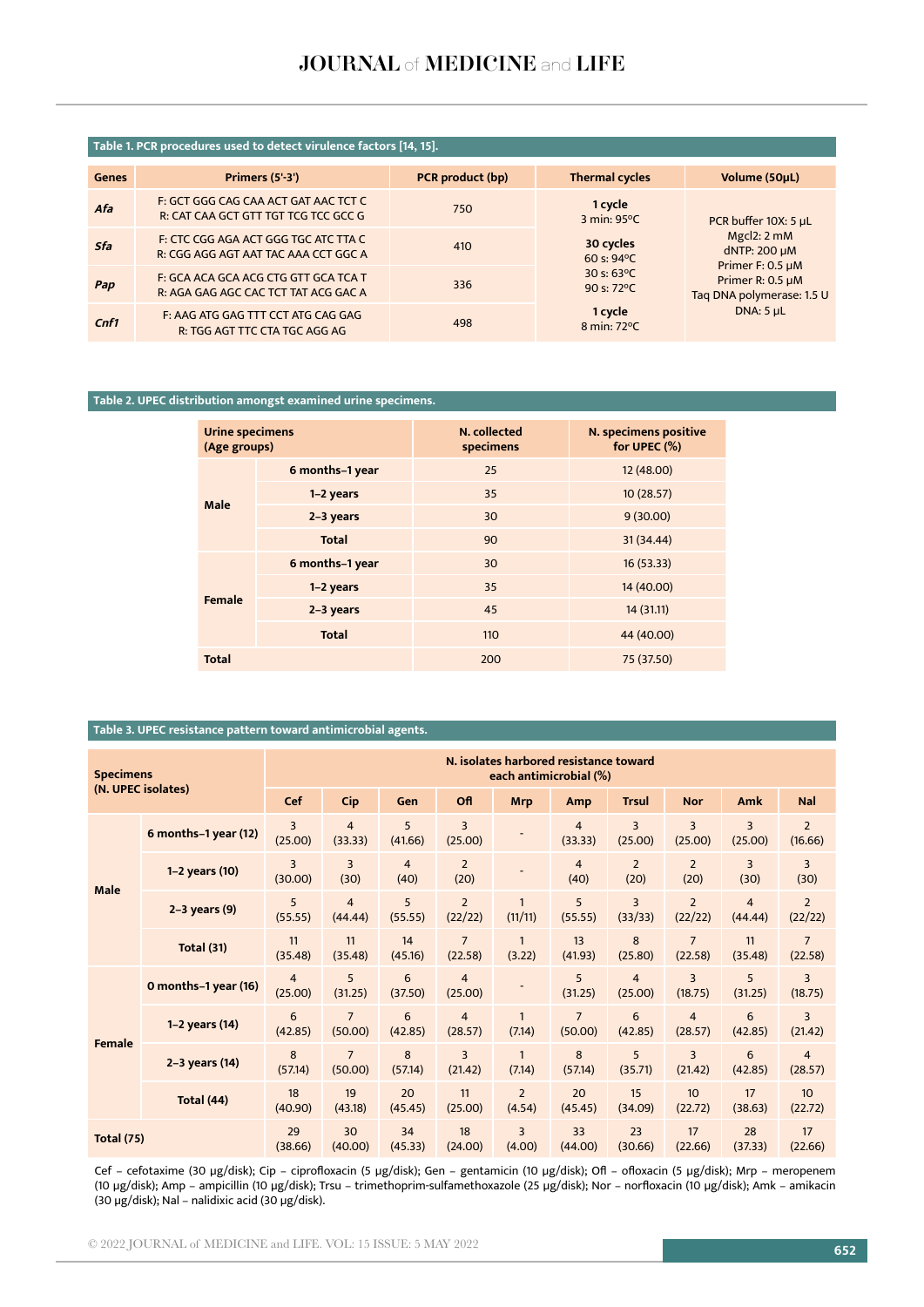| <b>Specimens (N. UPEC isolates)</b> |                      | N. isolates harbored resistance toward each virulence factor (%) |           |            |            |  |  |  |
|-------------------------------------|----------------------|------------------------------------------------------------------|-----------|------------|------------|--|--|--|
|                                     |                      | sfa<br>afa                                                       |           | pap        | Cnf1       |  |  |  |
|                                     | 6 months-1 year (12) | $\bar{~}$                                                        | 1(8.33)   | 2(16.66)   | 4(33.33)   |  |  |  |
| Male                                | 1-2 years (10)       | 2(20)                                                            | 1(10)     | 6(60)      | 5(50)      |  |  |  |
|                                     | $2-3$ years $(9)$    | 2(22.22)                                                         | 2(22.22)  | 4(44.44)   | 6(66.66)   |  |  |  |
|                                     | Total (31)           | 4(12.90)                                                         | 4(12.90)  | 12 (38.70) | 15 (48.38) |  |  |  |
|                                     | 6 months-1 year (16) | 1(6.25)                                                          | 2(12.50)  | 4(25.00)   | 4(25.00)   |  |  |  |
| Female                              | 1-2 years (14)       | 2(14.28)                                                         | 3(21.42)  | 6(42.85)   | 8(57.14)   |  |  |  |
|                                     | 2-3 years (14)       | 3(21.42)                                                         | 3(21.42)  | 12 (85.71) | 13 (92.85) |  |  |  |
|                                     | Total (44)           | 6(13.63)                                                         | 8(18.18)  | 20(45.45)  | 25(56.81)  |  |  |  |
| <b>Total (75)</b>                   |                      | 10(13.33)                                                        | 12(16.00) | 32 (42.66) | 40 (53.33) |  |  |  |

## **Table 4. UPEC virulence factor profile.**

Saudi Arabia (75.70%) [19], and Qatar (32.40%) [20], and higher than those of Uganda  $(10.00\%)$  [21], and Ethiopia  $(25.34\%)$ [22]. The prevalence of UPEC was higher in females than males. This finding might be due to the wide and short urethra in the female, which increases the penetration and spread of bacteria [23, 24]. Additionally, 0-1-year-old pediatric patients had the highest prevalence of UPEC strains, which may be due to infections in the hospital environment at birth and their subsequent visits.

Our findings showed a relatively low UPEC resistance rate toward commonly used antimicrobials. The reason for this finding is probably the lack of antimicrobials prescription for pediatric patients. In this regard, a high UPEC antimicrobial resistance was reported in samples collected from adult patients [8, 25]. Mishra *et al.* (2016) [26] stated that the UPEC bacteria isolated from paediatric UTIs in India harboured the maximum resistance rate toward amikacin (31.00%), gentamicin (36.00%), netilmicin (31.00%), amoxiclav (36.00%), ampicillin (39.00%), piperacillin (36.00%), piperacillin/tazobactam (38.00%), ceftriaxone (36.00%), ceftazidime (30.00%), cefuroxime (31.00%), levofloxacin (38.00%), norfloxacin (36.00%), ofloxacin (36.00%), co-trimoxazole (31.00%), and nitrofurantoin (28.00%) antimicrobials. Ramos *et al.* (2011) [27] mentioned that amoxicillin/clavulanic acid and ampicillin resistance was predominant among Iranian, Australian, and Swedish uropathogens. From a global meta-analysis view [28], the maximum UPEC resistance rate obtained toward ampicillin was 53.40%, followed by co-trimoxazole (30.20%) and trimethoprim (23.60%), respectively. Furthermore, this rate reached 8.20% for co-amoxiclav, 2.40% for ceftazidime, 2.10% for ciprofloxacin, and 1.30% for nitrofurantoin, which was lower than our reports.

Uropathogenic *E. coli* causes the majority of UTIs in both inpatients and outpatients pediatrics. The severity of infection relies on the presence and activity of some putative virulence factors. Infection initiation depends on the UPEC adhesion into the renal epithelial cells. Fimbrial factors (*afa*, *sfa*, and *pap*) are among the essential agents for UPEC adhesion to the renal epithelium and subsequent damages [29, 30]. Toxins are other essential virulence factors arbitrating UPEC's host cell invasion, dissemination, and persistence [31]. The *cnf1* virulence factor is supposed to act by the iron release of red blood cells, phagocytic cell dysfunction, and renal tissue cytotoxicity [5]. UPEC dissemination and persistence depend on the *cnf1* activation [5]. Of 75 UPEC bacteria isolates in the current survey, 13.34%, 16.00%, 42.66%, and 53.33% exhibited *afa*, *sfa*, *pap*, and *cnf1* virulence factors, respectively, which may show their high pathogenicity. Boost prevalence of *afa*, *sfa*, *pap* and *cnf1* virulence factors amongst the UPEC

bacteria was also reported in India [32] and Mexico [33]. The present study was limited to the lack of urine sample assessment of healthy pediatric patients as a control group, the low number of collected samples, and the lack of molecular assessment of antibiotic resistance genes.

# **CONCLUSION**

In conclusion, virulent and resistant UPEC strains are considered a predominant cause of UTIs among Iraqi pediatrics. The simultaneous presence of antimicrobial resistance and virulence factors might upsurge the pathogenicity of strains. According to findings, gentamicin, ampicillin, and ciprofloxacin prescription cannot effectively be controlled and treat the UPEC's UTIs in Iraq. However, further surveys should assess other epidemiological features of the UPEC in UTIs.

# **ACKNOWLEDGMENTS**

#### **Conflict of interest**

The authors declare that they have no conflict or competing interest.

## **Ethical approval**

The study was approved by the Ethical Committee of Al-Iraqia University, College of Medicine (protocol 375/IQ on 11.01.2020).

#### **Consent to participate**

Informed consent was obtained from the participants.

#### **Authorship**

NA, AA-H, and MI contributed to conceptualizing and writing the original draft. NA, AA-H, MI, HKR, and BWH contributed to the methodology. MI, AA-H, and HKR contributed to editing the manuscript.NA, MI, AA-H, and HKR contributed to data analysis.

# **REFERENCES**

Klein RD, Hultgren SJ. Urinary tract infections: microbial pathogenesis, host–pathogen interactions and new treatment strategies. Nature Reviews Microbiology. 2020;18(4):211-26. doi: 10.1038/s41579-020-0324-0.